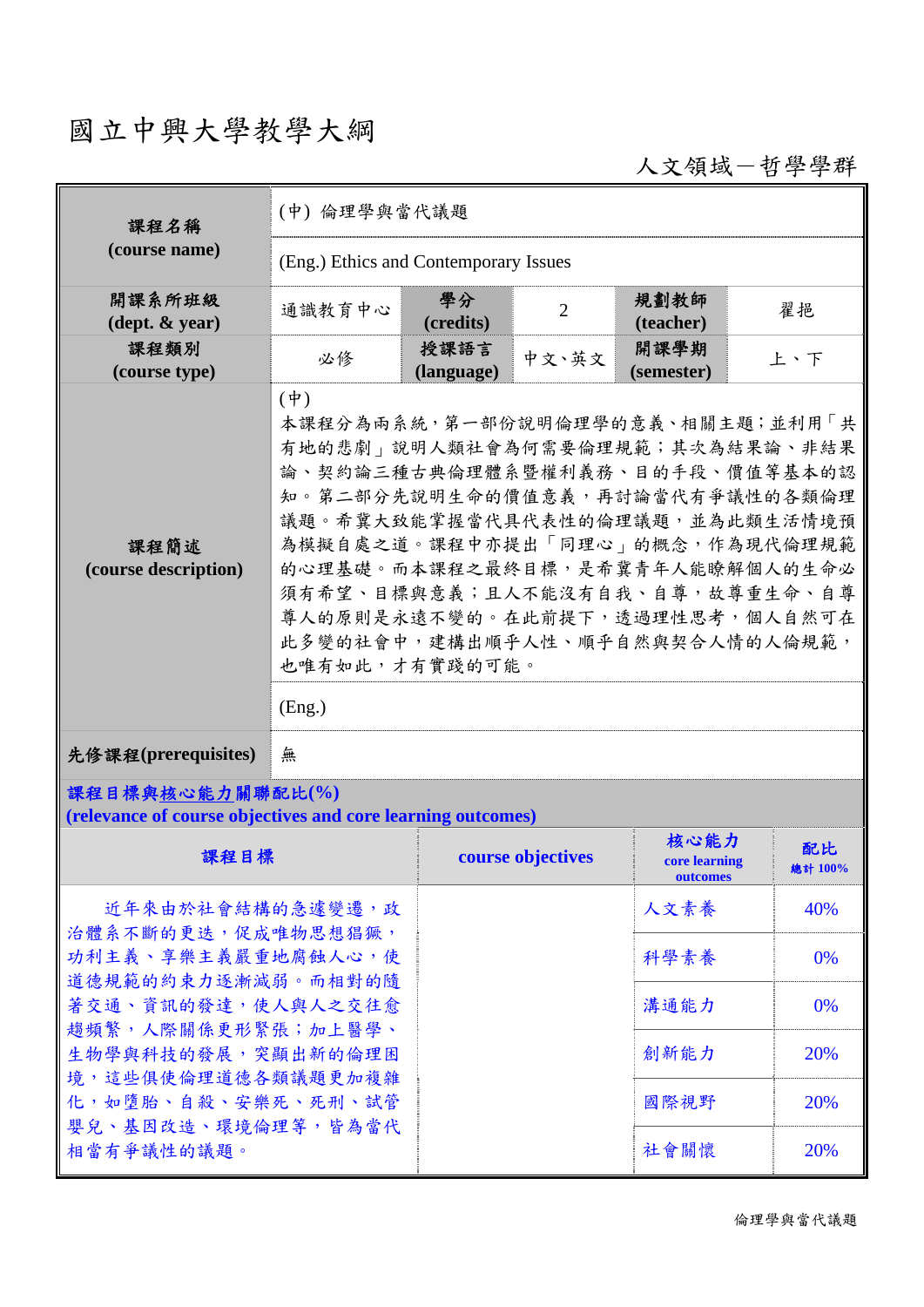| 故本課程希望幫助年輕人走出抽象的     |  |  |
|----------------------|--|--|
| 道德意識探究,走出玄奧的倫理思想的省   |  |  |
| 察,而步入人生實用行為的討論。期望藉   |  |  |
| 此:(一)認知當代特殊生活情境之特質;  |  |  |
| (二)認知倫理 (道德)生活、道德行為、 |  |  |
| 道德思維的特質;(三)認知,並於某種程  |  |  |
| 度上之如何運用倫理概念、原理與原則;   |  |  |
| (四)大略能掌握當代具代表性的倫理議   |  |  |
| 題,並為此類生活情境預為模擬自處之    |  |  |
| 道。能協助青年人透過理性思考,建立是   |  |  |
| 非判斷的準則、價值估量標準、道德實踐   |  |  |
| 的途徑,確立正確的人生觀,使生活更有   |  |  |
| 意義與價值。               |  |  |
|                      |  |  |

### 課程目標之教學方法與評量方法

**(teaching and assessment methods for course objectives)** 

|             | 教學方法 (teaching methods) | 學習評量方式 (evaluation)                                                              |
|-------------|-------------------------|----------------------------------------------------------------------------------|
| 講授<br>討論/報告 |                         | 期中考 40%<br>期末考 40%<br>平常成績 20%<br>以一次小考(利用倫理學中特殊個案要求學生省<br>思作答),及上課時討論與出席率平均衡量之。 |

## 授課內容(單元名稱與內容、習作 **/** 考試進度、備註) **(course content and homework/tests schedule)**

| 週次             | 授<br>課<br>綱<br>大                       | 教師姓名 |
|----------------|----------------------------------------|------|
| 1              | 課程介紹與導論                                | 翟挹   |
| 2              | 倫理學的意義與性質:倫理學名詞銓釋與定義                   | 翟挹   |
| 3              | 倫理學與相關主題                               | 翟挹   |
| $\overline{4}$ | 倫理學研究對象<br>倫理學研究方法                     | 翟挹   |
| 5              | 傳統倫理學理論:道德與「共有地悲劇」<br>傳統倫理學理論:三種古典倫理體系 | 翟挹   |
| 6              | 傳統倫理學理論:三種古典倫 體系                       | 翟挹   |
| $\overline{7}$ | 價值觀與價值衝突<br>小考                         | 翟挹   |
| 8              | 目的與手段<br>權利與義務                         | 翟挹   |
| 9              | 期中考試                                   | 翟挹   |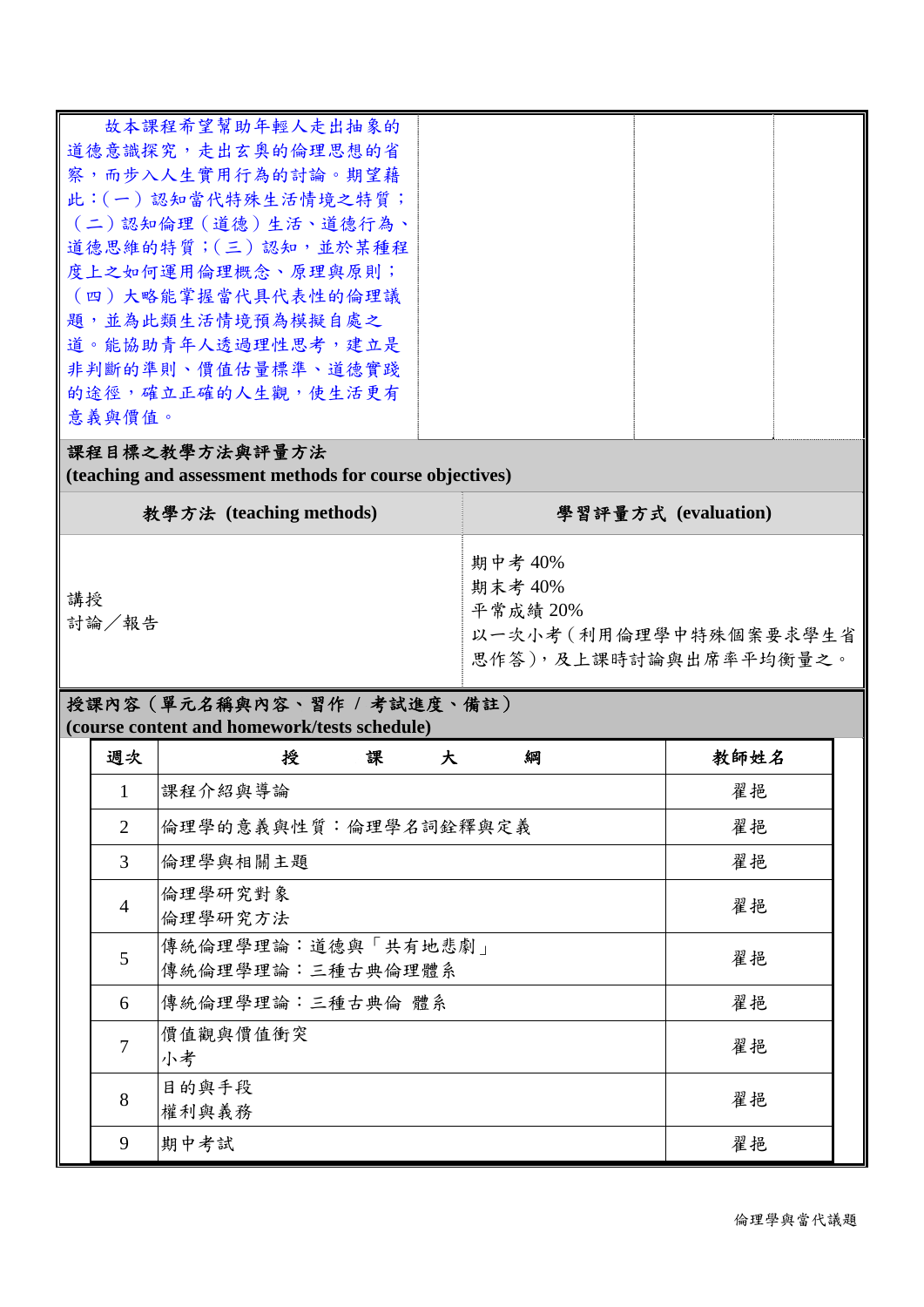| 10 | 多元社會情境差異與同理心                          | 翟挹 |
|----|---------------------------------------|----|
| 11 | 當代倫理議題:生命的價值、生命的神聖與品質                 | 翟挹 |
| 12 | 死亡的意義                                 | 翟挹 |
| 13 | 優生、墮胎、試管嬰兒                            | 翟挹 |
| 14 | 安樂死 VS 幫助殺人                           | 翟挹 |
| 15 | 器官移植、自殺、死刑                            | 翟挹 |
| 16 | 人與自然環境:學術道德、產業科技應用與生態保育責任<br>環境污染防制責任 | 翟挹 |
| 17 | 總結:公民社會與公民道德<br>生活的勇氣與行動抉擇            | 翟挹 |
| 18 | 期末考試                                  | 翟挹 |

#### 教科書**&**參考書目(書名、作者、書局、代理商、說明)

**(textbook & other references)**

- 1. 自行編撰「倫理學與其當代議題」授課大綱作為基本教材
- 2. 龔寶善,《現代倫理學》,台北市:中華書局。
- 3. 王臣瑞,《倫理學》,台北市:學生書局。
- 4. 曾仰如,《倫理哲學》,台北市:台灣商務印書館。
- 5. 袁廷棟,《普通倫理學》,台北市:黎明文化事業公司。
- 6. 曾仰如,《社會倫理學》,台北縣:國立空中大學。
- 7. 林火旺,《倫理學》,台北縣:國立空中大學。
- 8. 黃建中,《比較倫理學》,台北市:正中書局。
- 9. 韋政通,《倫理思想的突破》,台北市:水牛出版社。
- 10. 謝扶雅,《中國倫理思想史》,台北市:啟明書局。
- 11. 葉法然,《西洋倫理思想》,台北市:啟明書局。
- 12. 高思謙,《中外倫理哲學比較研究》,台北市:中央文物供應社。
- 13. 洪建全基金會,《人生價值與社會倫理》,台北市:財團法人洪建全文教基金會。
- 14. G. E. Moore 著,《倫理學原理》,蔡坤鴻譯,台北市:聯經出版社。
- 15. 路易斯·波伊曼 (Louis P. Pojman)著,《生與死:現代道德困境的挑戰》,江麗美譯,台北 巿:桂冠圖書公司。
- 16. 路易斯‧波伊曼(Louis P. Pojman)編著,《今生今世:生命的神聖、品質和意義》,陳瑞麟等 譯,台北市:桂冠圖書公司。
- 17. 路易斯·波伊曼 (Loius P. Pojman) 編著,《生死的抉擇:基本倫理學與墮胎》,楊植勝等譯, 台北巿:桂冠圖書公司。
- 18. 路易斯·波伊曼 (Loius P. Pojman) 著,《解構死亡:死亡、自殺、安樂死與死刑的剖析》,魏 德驥等譯,台北市:桂冠圖書公司。
- 19. 川喜田愛郎等著,《回歸真心:生命倫理的探求》,陳玉英譯,台北市:東大圖書公司。
- 20. 阿爾芬思·德根等著,《生命的終結:死亡之準備與希望》,林雪婷譯,台北:東大圖書公司。 21. 赫華德·庫虛諾著,《美國人與自殺》,孟汶靜譯,台北市:東大圖書公司。
- 22. 大衛·韓汀著,《透視死亡》,孟汶靜譯,台北市:東大圖書公司。
- 23. 謝獻臣編著,《醫學倫理》,台北巿:偉華。